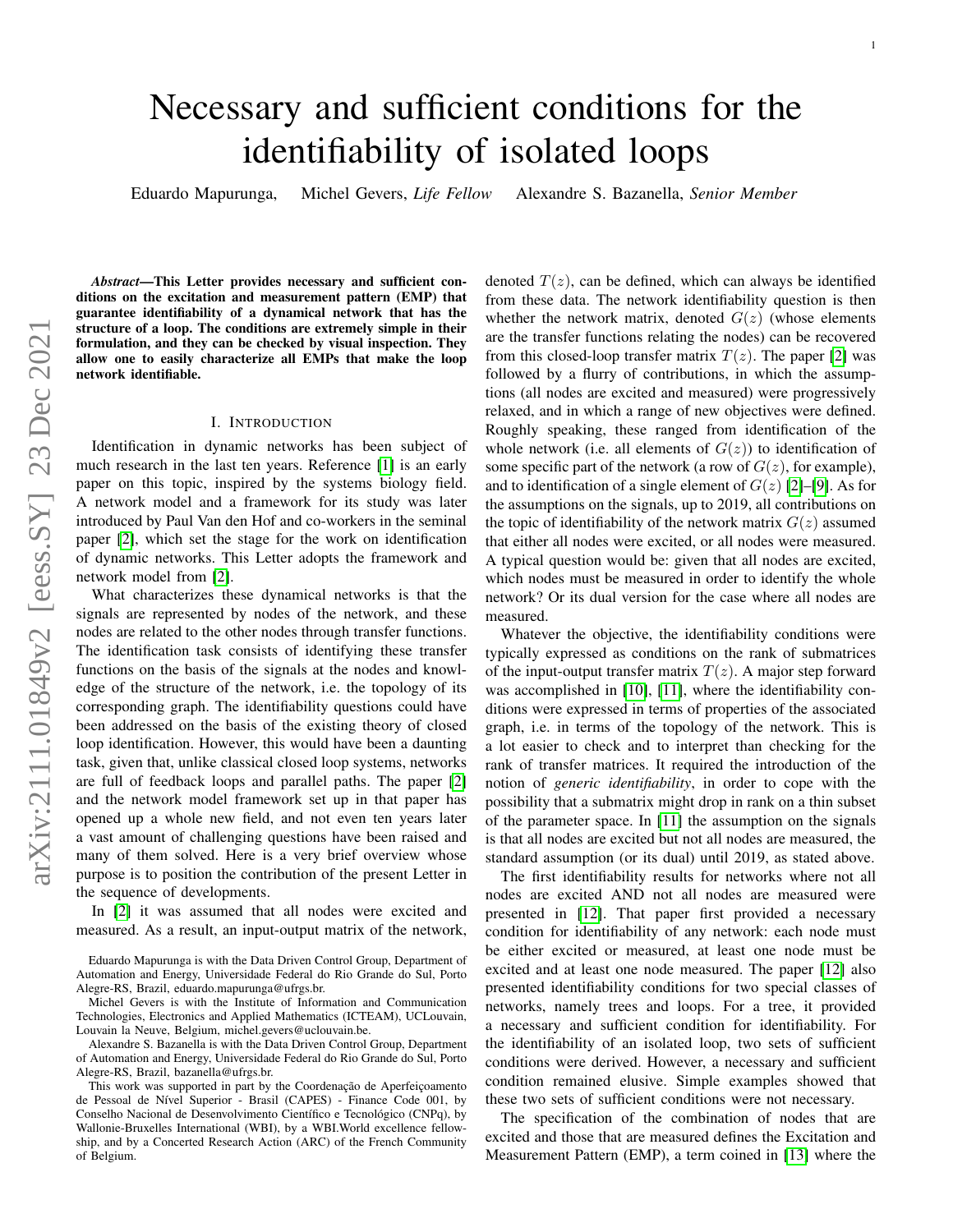goal is to characterize all EMPs that yield identifiability of the considered network, or, even better a "minimal EMP" that yields identifiability. Here *minimal* means that one minimizes the sum of the number of excited and measured nodes. In [\[14\]](#page-4-7) minimal EMPs were characterized for some classes of acyclic networks with parallel paths, for which most nodes need to be excited and measured.

The contribution of the present paper is to derive necessary and sufficient conditions on the EMP for the identification of an isolated loop. The practical importance of this result is twofold. The traditional way of looking at the identifiability of a network is to ask: is this network, with this specific pattern of excited and measured nodes identifiable? But a new paradigm, introduced in [\[13\]](#page-4-6), is to ask: what are all the EMPs that provide identifiability for this network? Our main theorem provides an easy answer to both questions for isolated loops.

In the last two years, several conjectures were proposed, including by the authors of this Letter. These conjectures were typically expressed in rather complex terms. As it turns out, the necessary and sufficient conditions for the identifiability of an isolated loop, presented in Section [III,](#page-2-0) are expressed in this Letter in very simple and explicit terms. They can be checked immediately by visual inspection of the distribution of excited and measured nodes along the loop.

Essentially, our result states that an isolated loop is identifiable if and only if each node is either excited or measured, and in addition to that either there exists a node that is both excited and measured, or the excited nodes (and hence also the measured nodes) are not all consecutive along the loop.

The paper is organized as follows. In Section [II](#page-1-0) we pose the problem of identification of a dynamical network in general, and we then describe networks whose graph is a loop and give some of their key properties. In Section [III.2](#page-3-0) we present our main result: necessary and sufficient conditions on the EMP for the identifiability of loop graphs. We also illustrate the ease of constructing valid EMPs as well as minimal EMPs. We conclude in Section [IV.](#page-4-8)

#### II. IDENTIFICATION OF ISOLATED LOOPS

<span id="page-1-0"></span>In this section we state the problem of the identification of an isolated loop within a dynamical network, and we derive a number of properties of an isolated loop in connection with this identification problem.

#### *A. The identification of a dynamical network*

The identification problem of a dynamical network consists of identifying the elements of its network matrix  $G(z)$ , where the network is made up of  $n$  nodes, with node signals denoted  $\{w_1(t), \ldots, w_n(t)\}\$ , and where these node signals are related to each other and to external excitation signals  $r_i(t), j = 1, \ldots, m$  applied to a subset of its nodes by transfer functions. We denote by  $W$  the set of all n nodes. The data available for this identification are the excitation signals, which are known, as well as the measures  $y_i(t)$ ,  $i = 1, \ldots, p$  of a subset of the node signals.

Such network is described by the following network equations, which we call the network model:

<span id="page-1-1"></span>
$$
w(t) = G(z)w(t) + Br(t), \tag{1}
$$

$$
y(t) = Cw(t). \tag{2}
$$

The matrix B is a binary selection matrix of size  $n \times m$  having full column rank, and each of its columns contains one 1 and  $n-1$  zeros. The matrix C is a binary selection matrix of size  $p \times n$  having full row rank, and each of its rows contains one 1 and  $n-1$  zeros. These matrices define which of the n nodes are excited and which are measured, respectively. We denote by  $\beta$  the set of excited nodes, and by  $\mathcal C$  the set of measured nodes. This selection of excited and measured nodes is called the Excitation and Measurement Pattern (EMP). The concept of EMP was introduced in [\[13\]](#page-4-6), where an EMP was called *valid* if it makes the network generically identifiable. It led to the concept of a *minimal EMP.* A minimal EMP is one that guarantees generic identifiability of the network using the smallest possible number of excited and measured nodes [\[13\]](#page-4-6).

To the network matrix one can associate a directed graph, in which a directed edge  $(j, i)$  is present if  $G_{ij}(z) \neq 0$ . Thus, the graph defines the topology of the network, which is assumed to be known. The identifiability of the network matrix, of parts of a network matrix, or of a single edge within a network has been the object of a large amount of publications within the last ten years, under a range of possible assumptions on the EMPs; the typical assumption until recently being that either all nodes are excited or that all nodes are measured [\[11\]](#page-4-4), [\[15\]](#page-4-9), [\[16\]](#page-4-10).

In [\[12\]](#page-4-5), the first results were presented for the identification of a network, or part of a network, with only partial excitation and measurement, i.e. where neither all nodes are excited nor all nodes are measured. The identifiability of the network matrix  $G(z)$  for the case where a restricted set of nodes are excited and measured rests on the following relations.

From  $G(z)$  one defines

<span id="page-1-2"></span>
$$
T(z) \stackrel{\Delta}{=} (I - G(z))^{-1}.
$$
 (3)

The input-output model corresponding to the network model [\(1\)](#page-1-1) is then given by

<span id="page-1-3"></span>
$$
y(t) = M(z)r(t)
$$
 with  $M(z) \stackrel{\Delta}{=} CT(z)B$ . (4)

To keep things simple, we assume that the vector  $r(t)$  is sufficiently rich so that, for all choices of C and B,  $M(z)$ can be consistently estimated by standard open loop MIMO (Multiple Input Multiple Output) identification techniques from  $\{y(t), r(t)\}\$  data. The question of identifiability of the network matrix  $G(z)$  from the given data is then equivalent to the question of whether  $G(z)$  can be generically recovered from the known  $M(z)$  (i.e. from  $CT(z)B$ ), knowing that  $G(z)$ is related to  $M(z)$  by [\(3\)](#page-1-2)-[\(4\)](#page-1-3).

Generic identifiability of a network matrix was defined in [\[11\]](#page-4-4). Simply stated, the network matrix  $G(z)$  is called *generically identifiable* with a given EMP if, for any rational parametrization  $G(P, z)$  consistent with its associated graph,  $G(P, z)$  can be uniquely recovered from  $M(z)$  except possibly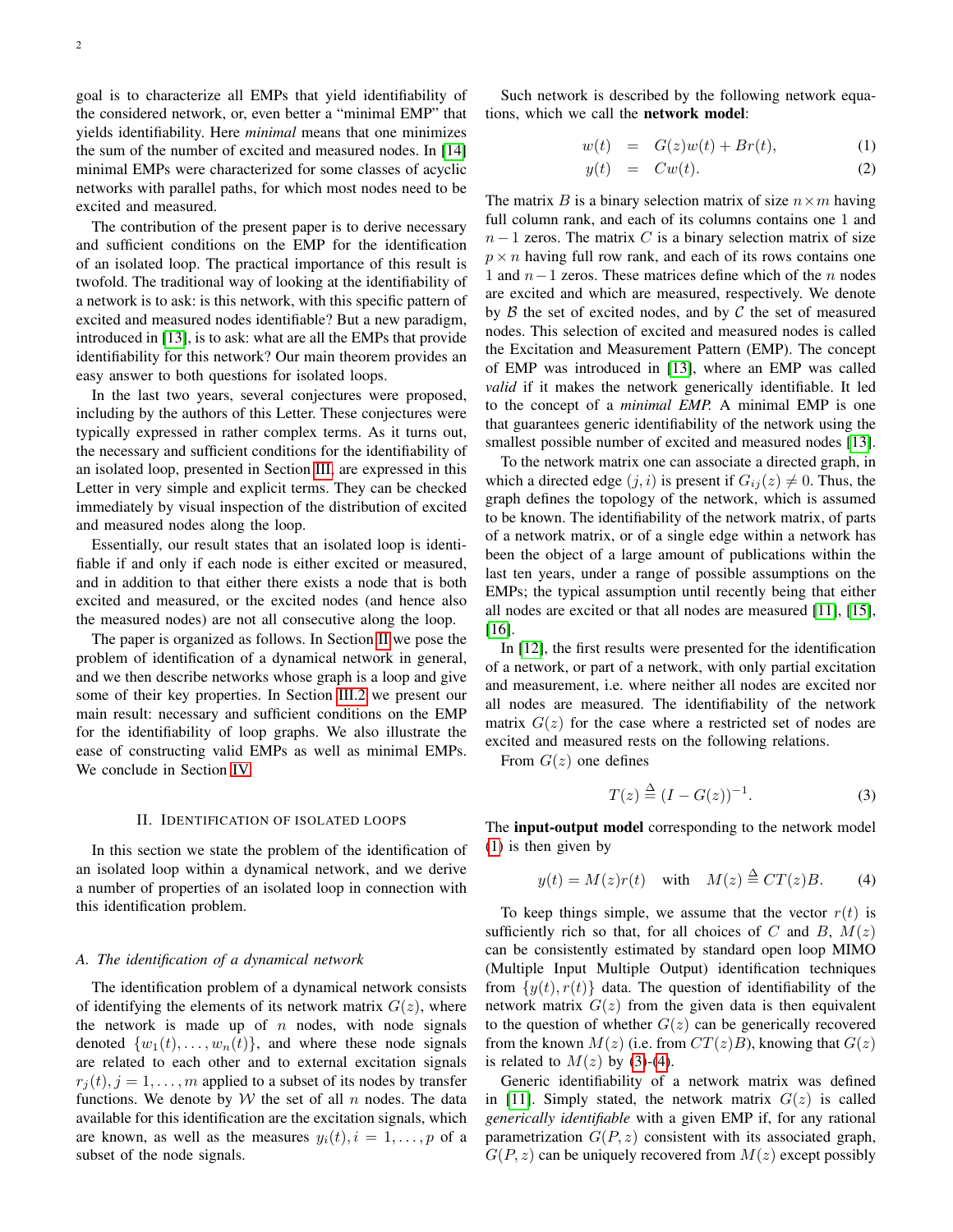on a zero measure set in the space of parameters  $P$ . See [\[11\]](#page-4-4) for details and an example.

Among other results, [\[12\]](#page-4-5) provided the following necessary condition for the identification of the network matrix when only partial excitation and measurement is available.

<span id="page-2-2"></span>Proposition II.1. *The network matrix* G(z) *is generically identifiable from excitation signals applied to* B *and measurements made at* C *only if*  $\mathcal{B} \neq \emptyset$ ,  $\mathcal{C} \neq \emptyset$  *and*  $\mathcal{B} \cup \mathcal{C} = \mathcal{W}$ *.* 

This result provides necessary conditions on the valid EMPs: each node must be either measured or excited, which implies that the smallest number of excitations and measurements that a minimal EMP could have is  $n$ .

## *B. Loop graphs and their properties*

A "loop graph" is a graph that consists of a single loop and nothing more. Its network matrix is in the form

<span id="page-2-1"></span>
$$
G = \begin{bmatrix} 0 & 0 & \dots & 0 & G_{1n} \\ G_{21} & 0 & \dots & 0 & 0 \\ 0 & G_{32} & \dots & 0 & 0 \\ \vdots & \vdots & \ddots & \vdots \\ 0 & 0 & \dots & G_{n(n-1)} & 0 \end{bmatrix} .
$$
 (5)

The loop we are interested in can be a graph by itself, as in [\(5\)](#page-2-1), or part of a larger graph. When the loop of interest is part of a larger graph, some of its nodes may belong to other loops. When this is not the case - that is, no other loop in the graph contains any of the nodes of the loop of interest - we will say that it is an *isolated loop*. All results in this paper pertain to the identifiability of isolated loops.

The necessary condition  $\mathcal{B} \cup \mathcal{C} = \mathcal{W}$  of Proposition [II.1,](#page-2-2) which applies to all dynamic networks, means that all nodes must be involved in the identification process: they must be either measured or excited. When it comes to loops, the question we address is whether any EMP that satisfies that necessary condition would make  $G(z)$  identifiable (it would then be a minimal EMP with smallest cardinality<sup>[1](#page-2-3)</sup>), or whether additional conditions apply.

Our main result about identifiability of loops in [\[12\]](#page-4-5) showed that adding a single measurement or a single excitation to such EMP is sufficient to achieve generic identifiability of an isolated loop.

<span id="page-2-5"></span>Proposition II.2. *All transfer functions in an isolated loop are generically identifiable if*  $\mathcal{B} \cup \mathcal{C} = \mathcal{W}$  *and*  $\mathcal{B} \cap \mathcal{C} \neq \emptyset$ *.* 

In order to prove the main result of this paper, namely necessary and sufficient conditions for the identifiability of an isolated loop, we now derive some properties of loops. We first recall some expressions and properties derived in the proof of Theorem V.2 of [\[12\]](#page-4-5).

Assume, without loss of generality, that the node indices in the loop go from 1 to  $n$  and that the arrows go from  $i$  to  $i+1$  in the cycle, as in [\(5\)](#page-2-1). Define the product of all transfer functions in the loop as follows:

$$
P \stackrel{\Delta}{=} G_{1n} G_{n,n-1} \dots G_{32} G_{21}.
$$
 (6)

<span id="page-2-3"></span><sup>1</sup>Cardinality of an EMP is defined as:  $|B| + |C|$ .

Observe that the closed loop transfer function from one node to itself is

$$
T_{ii} = R := (1 - P)^{-1}.
$$
 (7)

For distinct  $i, k$ , we also define

<span id="page-2-7"></span>
$$
P_{ik} \stackrel{\Delta}{=} G_{i,i-1} G_{i-1,i-2} \dots G_{k+1,k} \text{ if } k < i, (8)
$$

$$
P_{ik} \stackrel{\Delta}{=} G_{i,i-1} G_{i-1,i-2} \dots G_{1n} G_{n,n-1} \dots G_{k+1,k} \text{ if } k > i. \tag{9}
$$

The next Lemma provides relations between the quantities  $P, P_{ik}, T_{ik}$  and  $G_{ik}$  that will be useful for proving our main result.

<span id="page-2-6"></span>**Lemma II.1.** *The transfer functions*  $P, P_{ik}, T_{ik}$  *and*  $G_{ik}$  *are related by the following expressions for any* i, k, j*:*

<span id="page-2-4"></span>
$$
T_{ik} = P_{ik}R, \t\t(10)
$$

$$
P = P_{ki}P_{ik}, \t\t(11)
$$

$$
G_{i+1,i} = \frac{P_{ji}}{P_{j,i+1}} = \frac{P_{i+1,j}}{P_{ij}} = \frac{T_{ji}}{T_{j,i+1}} = \frac{T_{i+1,j}}{T_{ij}}.
$$
 (12)

Proof: Expressions [\(10\)](#page-2-4) and [\(11\)](#page-2-4) follow immediately from the input-output relationship and definition of  $P_{ik}$ . The expressions in [\(12\)](#page-2-4) can be verified by direct computation. For  $j > i + 1$ , we have

$$
\frac{P_{ji}}{P_{j,i+1}} = \frac{G_{j,j-1}G_{j-1,j-2}\cdots G_{i+2,i+1}G_{i+1,i}}{G_{j,j-1}G_{j-1,j-2}\cdots G_{i+2,i+1}} = G_{i+1,i}.
$$

When  $i > j$ , the same relationship can be obtained using [\(11\)](#page-2-4).

With these expressions under our belt, we are now ready to prove our main result.

# <span id="page-2-0"></span>III. NECESSARY AND SUFFICIENT CONDITIONS FOR IDENTIFICATION OF LOOPS

We first consider the special case where the loop has either 2 nodes or 3 nodes, i.e.  $n = 2$  or  $n = 3$ .

<span id="page-2-8"></span>Theorem III.1. *All transfer functions in an isolated loop with*  $n \leq 3$  *are generically identifiable if and only if*  $\mathcal{B} \cup \mathcal{C} = \mathcal{W}$ *and*  $\mathcal{B} \cap \mathcal{C} \neq \emptyset$ *.* 

Proof:

For  $n = 2$  we have:

$$
T = \begin{bmatrix} 1 & G_{12} \\ \frac{G_{12}G_{21}}{1 - G_{12}G_{21}} & \frac{G_{12}}{1 - G_{12}G_{21}} \\ \frac{G_{21}}{1 - G_{12}G_{21}} & \frac{G_{12}G_{21}}{1 - G_{12}G_{21}} \end{bmatrix} .
$$
 (13)

For  $n = 3$  we have:

$$
T = \begin{bmatrix} \frac{1}{1 - G_{13}G_{21}G_{32}} & \frac{G_{13}G_{32}}{1 - G_{13}G_{21}G_{32}} & \frac{G_{13}}{1 - G_{13}G_{21}G_{32}}\\ \frac{G_{21}}{1 - G_{13}G_{21}G_{32}} & \frac{1}{1 - G_{13}G_{21}G_{32}} & \frac{G_{13}G_{21}G_{32}}{1 - G_{13}G_{21}G_{32}}\\ \frac{G_{21}G_{32}}{1 - G_{13}G_{21}G_{32}} & \frac{G_{32}}{1 - G_{13}G_{21}G_{32}} & \frac{1}{1 - G_{13}G_{21}G_{32}} \end{bmatrix}.
$$
 (14)

Sufficiency follows directly from Proposition [II.2](#page-2-5) above, which has been proven in [\[12\]](#page-4-5). For necessity, inspection of the T matrix shows that if no node is excited and measured, then for  $n = 2$ , T contains only a single known element (impossible to recover 2  $G_{ij}$ ). For  $n = 3$ , there are only 2 independent elements of T (impossible to recover 3  $G_{ij}$ ). Г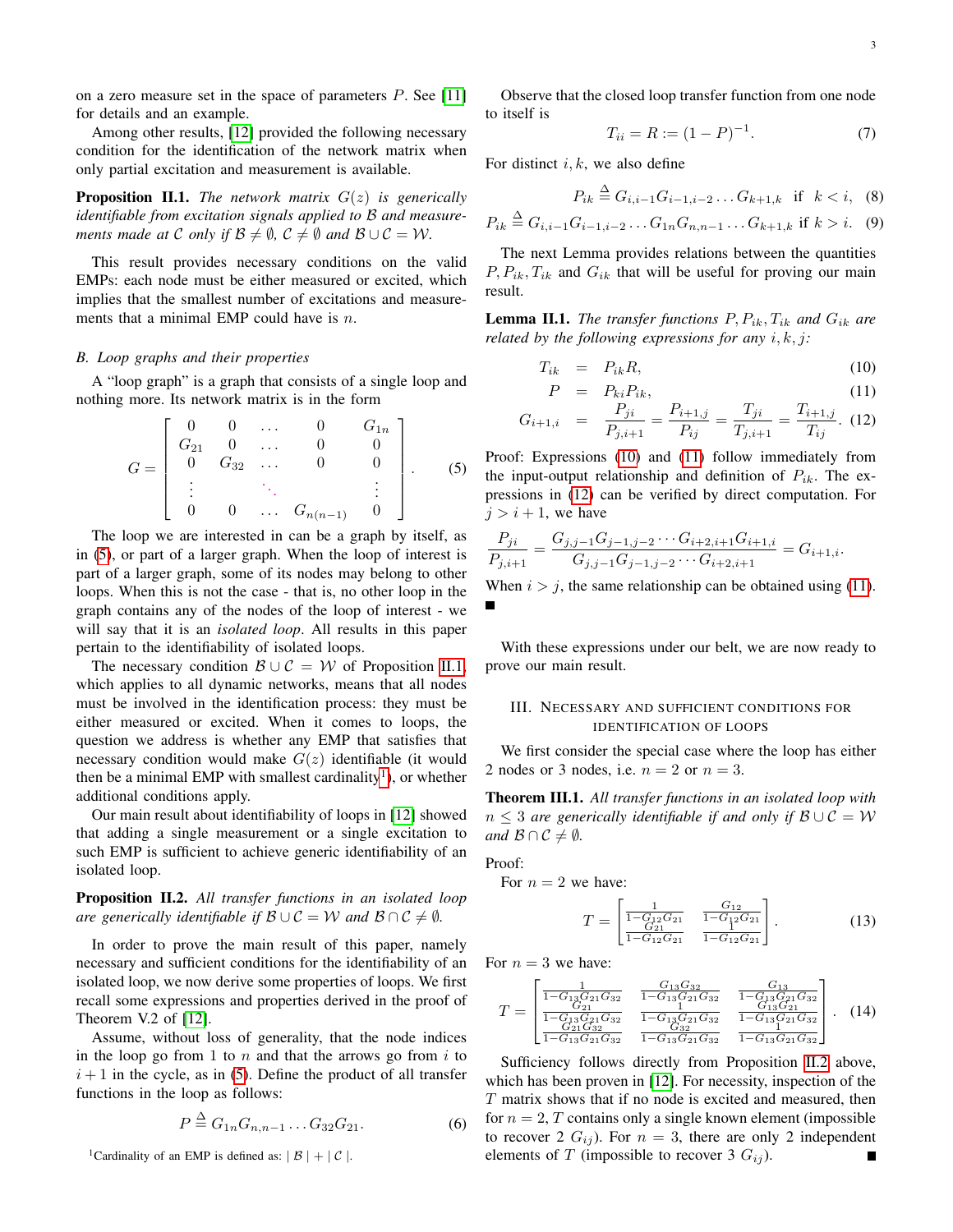What this Theorem shows is that for an EMP to guarantee generic identifiability of a loop with less than four nodes it must have at least one node excited and measured, while the others must be either excited or measured. A minimal EMP is therefore characterized by one node being excited and measured, which results in a total of four minimal EMPs for  $n = 2$  and twelve minimal EMPs for  $n = 3$ .

We now consider isolated loops that have at least 4 nodes. In [\[12\]](#page-4-5), a sufficient condition for identifiability had been derived for loops that have an even number of nodes, larger than 3. It was shown that identifiability is achieved if the EMP obeys the following interleaving condition between excited and measured nodes.

Proposition III.1. *Let* n *be even and larger than 3. All transfer functions in an isolated loop can be identified if its nodes are alternately measured and excited.*

This interleaving condition on the EMP is clearly not necessary for identifiability of an isolated loop, as follows from Proposition [II.2,](#page-2-5) but it has inspired the development of the main theorem of this paper, which provides necessary and sufficient conditions for identifiability.

<span id="page-3-0"></span>Theorem III.2. *All transfer functions in an isolated loop are generically identifiable if and only if*  $B \cup C = W$  *and, in addition: (i) either*  $\mathcal{B} \cap \mathcal{C} \neq \emptyset$ *, or (ii) there exist at least two measured nodes in the loop, each of which is immediately followed by an excited node.*

Proof. That each node must be excited or measured follows from Proposition [II.1.](#page-2-2)

*Proof of sufficiency.*

If (i) holds, the loop is identifiable by Theorem V.2 of [\[12\]](#page-4-5). Consider now that (ii) holds. Without loss of generality let nodes  $k$  and  $n$  be the two measured nodes that are followed immediately by nodes  $k+1$  and 1, which are excited. From these measurements and excitations we obtain:  $T_{k1}, T_{n1}, T_{n,k+1}$ , and  $T_{k,k+1}$ , and we can form the product:

$$
\frac{T_{n1}T_{k,k+1}}{T_{k1}T_{n,k+1}} = \frac{P_{n1}P_{k,k+1}}{P_{k1}P_{n,k+1}} = P_{nk}P_{kn} = P,
$$

where the equalities follow from Lemma [II.1.](#page-2-6) Once  $P$  is known, the transfer functions  $G_{ij}$  can be calculated step by step from the available  $T_{ij}$ , remembering that each node in the loop is either measured or excited.

Suppose node 2 is excited, we can recover  $G_{21} = T_{k1}/T_{k2}$ . If 2 is measured, we can identify  $G_{21} = T_{21}(1 - P)$ . Consider that the next node 3 is excited, then we can recover  $G_{32} = T_{k1}/(G_{21}T_{k3})$ . If 3 is measured, we identify  $G_{32} = T_{31}(1 - P)/G_{21}$ . Proceeding in a similar fashion we can recover  $G_{i,i-1}$  from knowledge of the previous identified modules as:

$$
G_{i,i-1} = \frac{T_{n1}}{P_{i-2,1}T_{ni}}, \text{ if } i \in \mathcal{B},
$$
 (15)

$$
G_{i,i-1} = \frac{T_{i1}(1 - P)}{P_{i-1,1}}, \text{ if } i \in \mathcal{C}, \tag{16}
$$

for  $i = 3, \ldots, n$ . The last transfer function can be recovered from P since  $G_{1n} = P/P_{n1}$ .

# *Proof of necessity.*

Consider that no node is both excited and measured. We show that condition (ii) must then hold to guarantee identifiability. If only one node is excited, then we can identify only  $n - 1$ transfer functions  $T_{ij}$ ; hence we cannot identify the *n* elements  $G_{ij}$ . The same holds if only one node is measured. This shows that we need at least two excited and two measured nodes in the loop. Suppose now that the loop contains at least two measured nodes and two excited nodes, but that condition (ii) does not hold. This implies that all the measured nodes are consecutive, and so are all the excited nodes. Without loss of generality, let nodes 1 to k be the excited nodes and let  $k + 1$ to n be the measured nodes.

Then, with  $P_{ik}$  defined in [\(8\)](#page-2-7) for  $i > k$ , the corresponding matrix  $M(z) \triangleq CT(z)B$  defined in [\(4\)](#page-1-3) has the following form.

$$
M(z) \stackrel{\Delta}{=} CT(z)B
$$
  
=  $R \begin{pmatrix} P_{k+1,1} & P_{k+1,2} & \dots & P_{k+1,k-1} & P_{k+1,k} \\ P_{k+2,1} & P_{k+2,2} & \dots & P_{k+2,k-1} & P_{k+2,k} \\ \vdots & \vdots & \vdots & \vdots & \vdots \\ P_{n1} & P_{n,2} & \dots & P_{n,k-1} & P_{nk} \end{pmatrix}.$ 

It now follows from [\(12\)](#page-2-4) that the first row of  $M(z)$  allows one to successively compute  $G_{21}, G_{32}, \ldots, G_{k,k-1}$ . It follows from [\(12\)](#page-2-4) that all elements of the second row of  $M(z)$  are equal to the corresponding elements of the first row multiplied by  $G_{k+2,k+1}$ . Thus, knowledge of the second row allows one to compute one additional element of  $G(z)$ , namely  $G_{k+2,k+1}$ . Pursuing row by row downwards up to the last row shows that we can compute  $G_{k+2,k+1}, \ldots, G_{n,n-1}$ . Collecting these results shows that, with this EMP (i.e. the loop consists of k consecutive excited nodes followed by  $n-k$ measured nodes), the corresponding  $CT(z)B$  allows one to identify the edges  $G_{21}, G_{32}, \ldots, G_{k,k-1}$  as well as the edges  $G_{k+2,k+1}, \ldots, G_{n,n-1}$  can be identified, but not the edges  $G_{k+1,k}$  and  $G_{1n}$ .

We assume from now on that the loops we consider have at least 3 nodes, noting that a loop with two nodes is just a simple feedback system for which the identifiability conditions are well established. The following Corollary provides an alternative formulation for the results of Theorem [III.1](#page-2-8) and Theorem [III.2](#page-3-0) which yields an even simpler way of checking the identifiability of an isolated loop.

<span id="page-3-1"></span>Corollary III.1. *All transfer functions in an isolated loop are generically identifiable if and only if* B ∪ C = W *and, in addition: (i) either*  $\mathcal{B} \cap \mathcal{C} \neq \emptyset$ *, or (ii) the excited nodes (and hence also the measured nodes) are not all consecutive along the loop.*

Proof: the result is included in the proof of Theorem [III.2.](#page-3-0) For the special case of  $n = 3$ , it is easy to see that if  $\mathcal{B} \cup \mathcal{C} = \mathcal{W}$ and  $\mathcal{B} \cap \mathcal{C} = \emptyset$ , then necessarily condition (ii) is violated.

Not only are the conditions of Corollary [III.1](#page-3-1) necessary and sufficient, but in addition their verification on a given